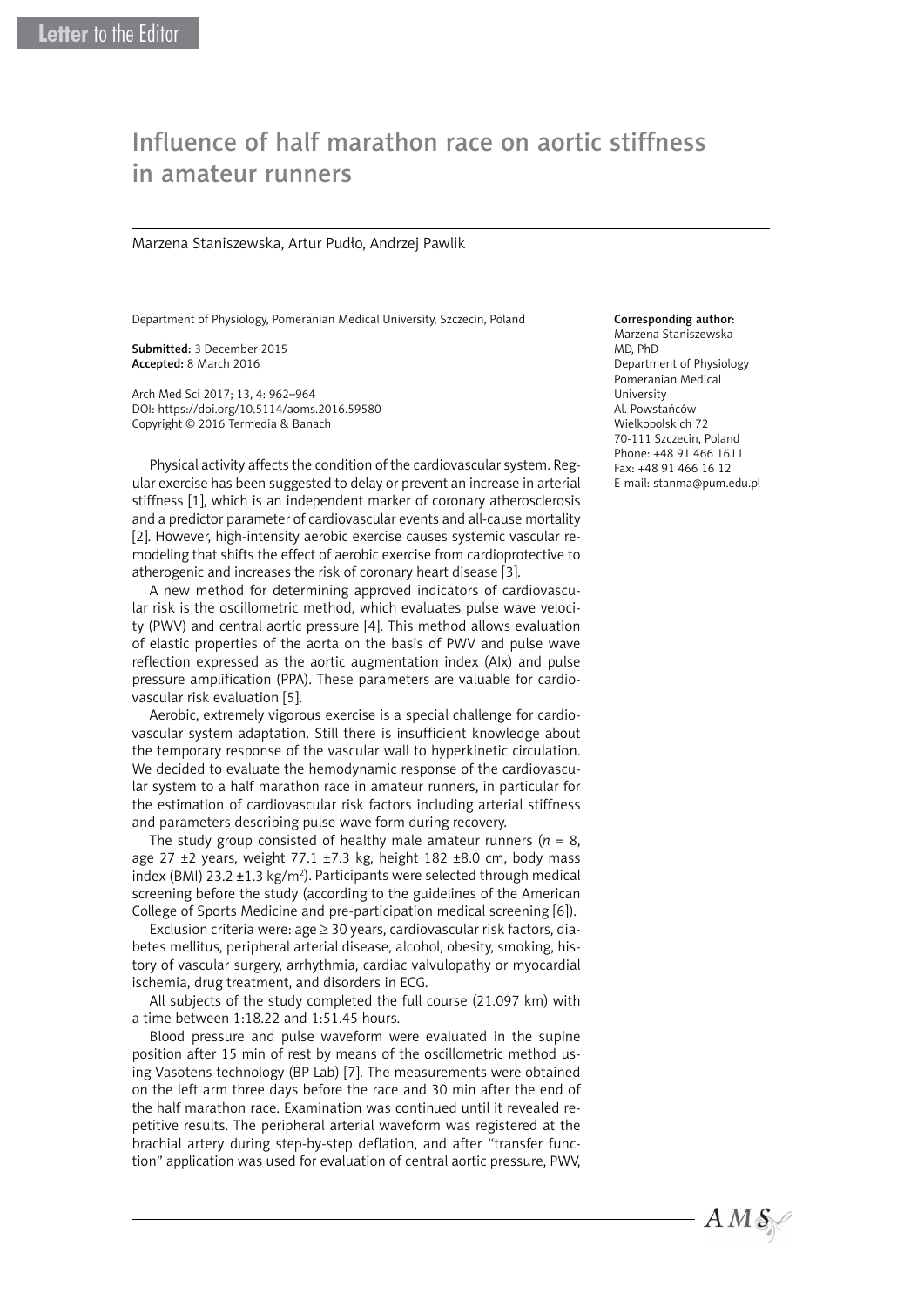reflected wave transit time (RWTT), and ejection duration (ED). The augmentation index set to 75 heart beats per minute (AIx75), PPA, and subendocardial viability ratio (SEVR) were analyzed from the central pulse wave form.

Statistical analysis included the Shapiro-Wilk test to confirm the normal distribution of the data. Parameters before and after the half marathon race were compared using an dependent Student's *t* test. For parameters with a non-normal distribution, the Wilcoxon signed-rank test for small groups was applied. Results were regarded as statistically significant at *p* < 0.05.

Comparison of blood pressure values presented in Table I demonstrated absence of significant differences in peripheral and central blood pressure between pre- and post-half marathon conditions. However, after the half marathon race, the runners showed significantly decreased aortic pulse pressure (PP). There was an increase of heart rate (HR) and a decrease of ED (Table II); both variables changed significantly.

The results presented in Table II showed that the half marathon race significantly affected aortic stiffness. We noted a decrease of RWTT parallel to the increase of PWV. Central pulse wave form analysis revealed significant increase of AIx75 and PPA. Nevertheless, we observed an insignificant change of SEVR.

Our findings are summarized as follows. First, our data demonstrate that participation in a half marathon race was accompanied with a significant increase in aortic stiffness and wave reflection indexes immediately after the race. Second, blood supply in comparison with the oxygen requirement of the heart evaluated by SEVR was not impaired. Third, peripheral and central blood pressure remained unchanged.

Pulse wave velocity and AIx increase in parallel to cardiovascular risk factors [5]. In healthy young men with compliant arteries, the reflected pressure wave returns to the heart during late systole. This phenomenon protects the microvascular circulation from damage and improves blood flow through the coronary system. The PWV and AIx75 of our study participants, who are amateur runners, significantly rose after the marathon race. This is consistent with the demonstrated increase

| Variables     | Pre-half marathon |                | Post-half marathon |        | Significance |
|---------------|-------------------|----------------|--------------------|--------|--------------|
|               | Mean              | $±$ SD         | Mean               | $±$ SD | P-value      |
| HR[bpm]       | 56                | 13             | 93                 | 8      | 0.0002       |
| SBP [mm Hg]   | 131               | 11             | 129                | 13     | NS.          |
| DBP [mm Hg]   | 69                | $\overline{4}$ | 64                 | 10     | <b>NS</b>    |
| MBP [mm Hg]   | 90                | 8              | 84                 | 10     | <b>NS</b>    |
| PP [mm Hg]    | 61                | 7              | 65                 | 8      | NS.          |
| SBPao [mm Hg] | 116               | 7              | 106                | 10     | <b>NS</b>    |
| DBPao [mm Hg] | 69                | $\overline{4}$ | 64                 | 10     | <b>NS</b>    |
| PPao [mm Hg]  | 47                | $\overline{4}$ | 41                 | 5      | 0.044        |

Table I. Peripheral and central blood pressure

*Values for n = 8, HR – heart rate, SBP – systolic blood pressure, DBP – diastolic blood pressure, MBP – mean blood pressure, PP – pulse pressure, SBPao – aortic systolic blood pressure, DBPao – aortic diastolic blood pressure, PPao – aortic pulse pressure, NS – not significant.*

| Table II. Parameters of aortic pulse wave |  |  |  |  |  |
|-------------------------------------------|--|--|--|--|--|
|-------------------------------------------|--|--|--|--|--|

| Variables     | Pre-half marathon |        | Post-half marathon |      | Significance |
|---------------|-------------------|--------|--------------------|------|--------------|
|               | Mean              | $±$ SD | Mean               | ± SD | P-value      |
| $PWV$ $[m/s]$ | 8.2               | 0.84   | 11.87              | 1.58 | 0.000006     |
| RWTT [ms]     | 171.0             | 13.62  | 118.9              | 14.3 | 0.000001     |
| Alx75 (%)     | $-9.5$            | 12.2   | 5.8                | 4.2  | 0.02         |
| PPA (%)       | 129.0             | 5.1    | 156.7              | 7.4  | 0.0006       |
| $ED$ [ms]     | 383.0             | 77.7   | 274.9              | 19.5 | 0.008        |
| SEVR (%)      | 152.6             | 59.6   | 87.4               | 20.7 | <b>NS</b>    |

*Values for n = 8. PWV – pulse wave velocity, RWTT – reflected wave transit time, AIx75 – augmentation index set to 75 heart beats per minute, PPA – pulse pressure amplification, ED – ejection duration, SEVR – subendocardial viability ratio, NS – not significant.*